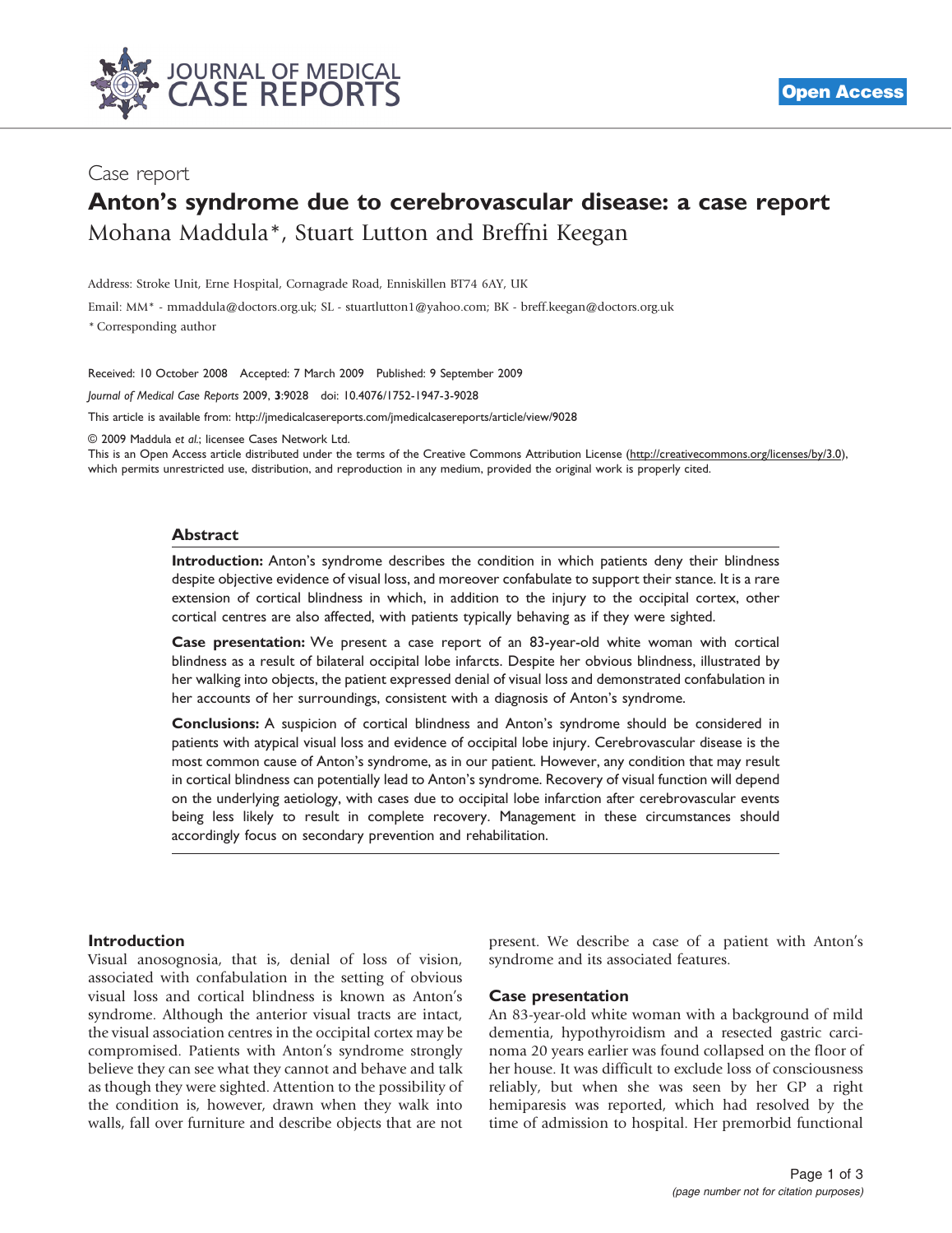capacity had been good, and she could mobilise independently with the aid of a Zimmer frame and had required minimal assistance with activities of daily living.

On arrival to the stroke unit, the patient's Glasgow Coma Scale score (GCS) was 15 out of 15 and she had normal power in all four limbs and no sensory loss. Her most striking clinical feature on examination was severe impairment of visual acuity. She was walking into objects and was clearly blind. Despite an objective diminution of her vision, our patient maintained she was able to 'see' things around her. Pupillary reflexes were intact (suggesting an intact anterior visual pathway), with fundoscopy unremarkable. The only other neurological finding was a mild receptive dysphasia.

A computed tomography scan of the patient's brain (Figure 1) demonstrated evidence of acute infarction in the right occipital and left occipito-parietal lobes, on a background of generalised periventricular ischaemia, consistent with a diagnosis of cortical blindness. Her receptive dysphasia resolved early in the course of her hospitalisation, but during her rehabilitiation she nonetheless continued to deny any loss of vision and showed signs of confabulation. When asked to comment on the doctor's tie, she was quick with an answer, but one that



Figure 1. A computed tomography scan of the patient's brain at initial presentation, demonstrating acute infarction in the right occipital and left occipito-parietal lobes.

was incorrect. Interestingly, towards the end of her admission, she asked a nurse to "light up some candles" because she felt the room was dark, suggesting a degree of light perception that was not present on admission. She required assistance in mobilising safely in view of her visual impairment, and required help for most activities of daily living. Although she was, for example, unable to see her meals, she would feel for the utensils on the tray when it was placed in front of her, and if left to her own devices she would start eating the food, but assistance was required to help her finish the meals and avoid spillage. Although she would deny visual deficit, she would accept such assistance.

Subsequently, she returned home to live with a family member, but she required carers visiting regularly to assist in activities of daily living such as washing and dressing. Her general condition, such as nutritional status and physical strength, improved. About 4 weeks after initial presentation it was reported by our patient's family that they believed she was now able to follow shadows, although this may have been due to 'blindsight'. However, she still required significant carer involvement some months later. Although there had perhaps been a slight improvement, the likelihood of a marked recovery in visual acuity remained low.

## **Discussion**

The French renaissance writer Montaigne (1533-1592) described in his second book of Les Essais the case of a nobleman who did not believe he was blind despite the obvious signs [\[1](#page-2-0)]. This was probably the first ever description of not perceiving one's own blindness in the absence of psychiatric illness or underlying cognitive impairment.

A few hundred years later the Austrian neuropsychiatrist Gabriel Anton (1858-1933) described patients with objective blindness and deafness who showed a lack of selfperception of their deficits. He associated these with brain pathology [\[2](#page-2-0)]. Joseph François Babinski (1857-1932) later used the term anosognosia to describe this phenomenon [[3\]](#page-2-0).

Neurological visual impairment, in which the visual disturbance is as a result of brain abnormality or damage rather than eye abnormalities, encompasses a broad spectrum of conditions. These include conditions such as cerebral visual impairment, visual neglect, visual agnosia, various visual perceptual disorders, homonymous hemianopia, lack of facial recognition, delayed visual development and cortical blindness.

In patients with total cortical blindness secondary to bilateral damage to the occipital cortices, movement of objects may nonetheless be perceived, either consciously [[4](#page-2-0)] (Riddoch's syndrome) or unconsciously (blindsight) [[5](#page-2-0)]. Conversely, motion blindness, in which patients can